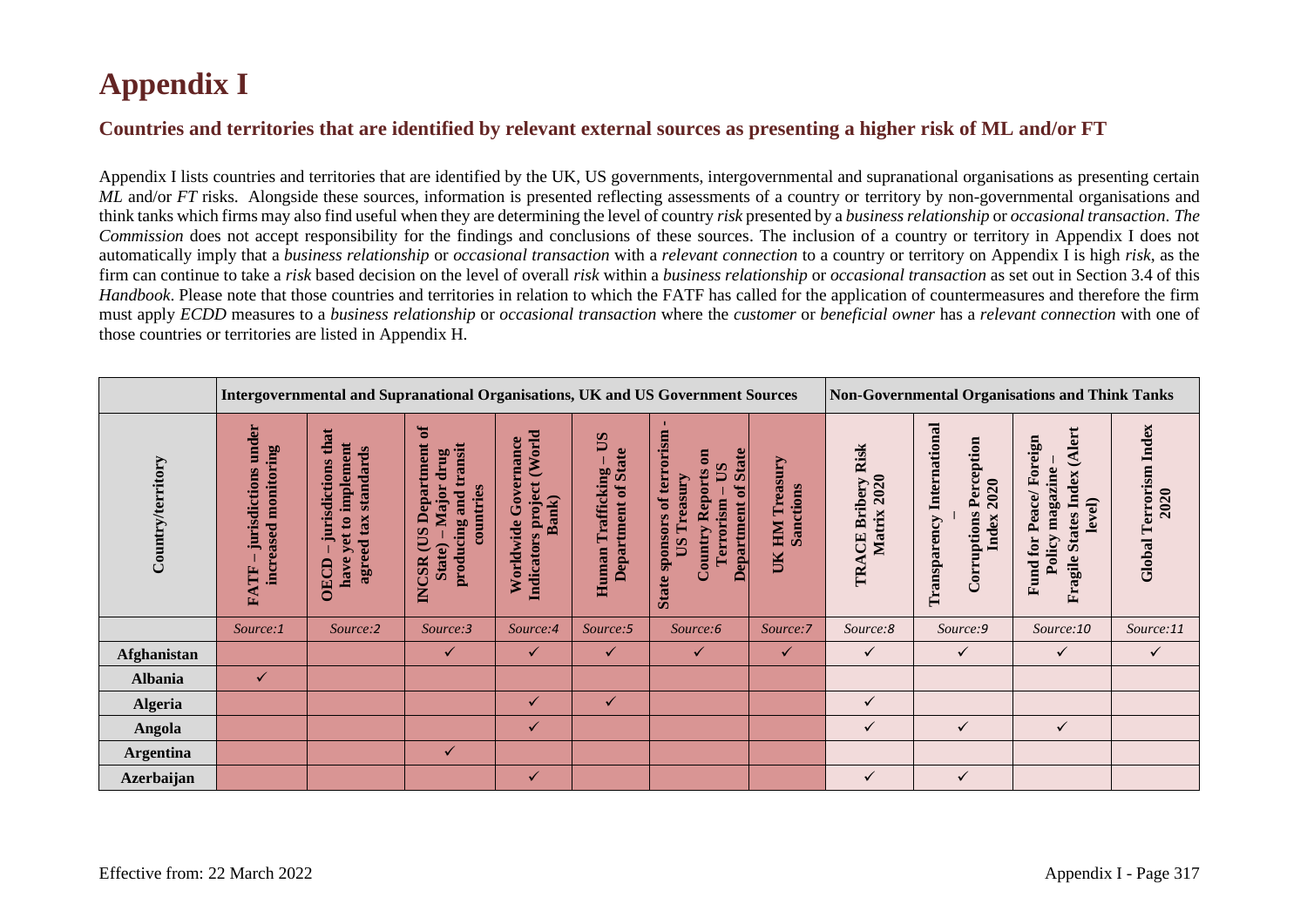| Country/territory                                      | -jurisdictions<br>under increased<br>monitoring<br>FATF- | implement agreed tax<br>OECD - jurisdictions<br>that have yet to<br>standards | INCSR (US Department<br>of State) – Major drug<br>producing and transit<br>countries | Worldwide Governance<br>Indicators project<br>(World Bank) | <b>US Department of State</b><br>Human Trafficking- | terrorism - US Treasury<br><b>Department of State</b><br><b>Country Reports on</b><br>State sponsors of<br>Terrorism - US | UK HM Treasury<br><b>Sanctions</b> | TRACE Bribery Risk<br>Matrix 2020 | <b>Corruptions Perception</b><br>Transparency<br>International<br><b>Index 2020</b> | Fund for Peace/Foreign<br>Fragile States Index<br>Policy magazine-<br>(Alert level) | <b>Global Terrorism Index</b><br>2020 |
|--------------------------------------------------------|----------------------------------------------------------|-------------------------------------------------------------------------------|--------------------------------------------------------------------------------------|------------------------------------------------------------|-----------------------------------------------------|---------------------------------------------------------------------------------------------------------------------------|------------------------------------|-----------------------------------|-------------------------------------------------------------------------------------|-------------------------------------------------------------------------------------|---------------------------------------|
| <b>Bangladesh</b>                                      |                                                          |                                                                               |                                                                                      | $\checkmark$                                               |                                                     |                                                                                                                           |                                    | $\checkmark$                      | $\checkmark$                                                                        | $\checkmark$                                                                        |                                       |
| <b>Barbados</b>                                        | $\checkmark$                                             |                                                                               |                                                                                      |                                                            |                                                     |                                                                                                                           |                                    |                                   |                                                                                     |                                                                                     |                                       |
| <b>Belarus</b>                                         |                                                          |                                                                               |                                                                                      | $\checkmark$                                               | $\checkmark$                                        |                                                                                                                           | $\checkmark$                       |                                   |                                                                                     |                                                                                     |                                       |
| <b>Belize</b>                                          |                                                          |                                                                               |                                                                                      |                                                            |                                                     |                                                                                                                           |                                    | $\checkmark$                      |                                                                                     |                                                                                     |                                       |
| <b>Benin</b>                                           |                                                          |                                                                               |                                                                                      | $\checkmark$                                               |                                                     |                                                                                                                           |                                    |                                   |                                                                                     |                                                                                     |                                       |
| <b>Bolivia</b>                                         |                                                          |                                                                               |                                                                                      | $\checkmark$                                               |                                                     |                                                                                                                           |                                    | $\checkmark$                      |                                                                                     |                                                                                     |                                       |
| <b>Bosnia</b> and<br>Herzegovina                       |                                                          |                                                                               |                                                                                      | $\checkmark$                                               |                                                     |                                                                                                                           | ✓                                  | $\checkmark$                      |                                                                                     |                                                                                     |                                       |
| <b>Burkina Faso</b>                                    | $\checkmark$                                             |                                                                               |                                                                                      | $\checkmark$                                               |                                                     |                                                                                                                           |                                    |                                   |                                                                                     | $\checkmark$                                                                        | $\checkmark$                          |
| <b>Burundi</b>                                         |                                                          |                                                                               |                                                                                      | $\checkmark$                                               | $\checkmark$                                        |                                                                                                                           | $\checkmark$                       | $\checkmark$                      | $\checkmark$                                                                        | $\checkmark$                                                                        |                                       |
| Cambodia                                               | $\checkmark$                                             |                                                                               |                                                                                      | $\checkmark$                                               |                                                     |                                                                                                                           |                                    | $\checkmark$                      | $\checkmark$                                                                        |                                                                                     |                                       |
| <b>Cameroon</b>                                        |                                                          |                                                                               |                                                                                      | $\checkmark$                                               |                                                     |                                                                                                                           |                                    | $\checkmark$                      | $\checkmark$                                                                        | $\checkmark$                                                                        | $\checkmark$                          |
| <b>Cayman Islands</b>                                  | $\checkmark$                                             |                                                                               |                                                                                      |                                                            |                                                     |                                                                                                                           |                                    |                                   |                                                                                     |                                                                                     |                                       |
| <b>Central African</b><br><b>Republic</b>              |                                                          |                                                                               |                                                                                      | $\checkmark$                                               |                                                     |                                                                                                                           | $\checkmark$                       | $\checkmark$                      | $\checkmark$                                                                        | $\checkmark$                                                                        | $\checkmark$                          |
| Chad                                                   |                                                          |                                                                               |                                                                                      | $\checkmark$                                               |                                                     |                                                                                                                           |                                    | $\checkmark$                      | $\checkmark$                                                                        | $\checkmark$                                                                        |                                       |
| <b>China</b>                                           |                                                          |                                                                               |                                                                                      |                                                            | $\checkmark$                                        |                                                                                                                           |                                    |                                   |                                                                                     |                                                                                     |                                       |
| Colombia                                               |                                                          |                                                                               | $\checkmark$                                                                         |                                                            |                                                     | $\checkmark$                                                                                                              |                                    |                                   |                                                                                     |                                                                                     | $\checkmark$                          |
| <b>Comoros</b>                                         |                                                          |                                                                               |                                                                                      | $\checkmark$                                               | $\checkmark$                                        |                                                                                                                           |                                    | $\checkmark$                      | $\checkmark$                                                                        |                                                                                     |                                       |
| Congo,<br><b>Democratic</b><br><b>Republic of</b>      |                                                          |                                                                               |                                                                                      | $\checkmark$                                               |                                                     |                                                                                                                           | ✓                                  | $\checkmark$                      | $\checkmark$                                                                        | $\checkmark$                                                                        | ✓                                     |
| Effective from: 22 March 2022<br>Appendix I - Page 318 |                                                          |                                                                               |                                                                                      |                                                            |                                                     |                                                                                                                           |                                    |                                   |                                                                                     |                                                                                     |                                       |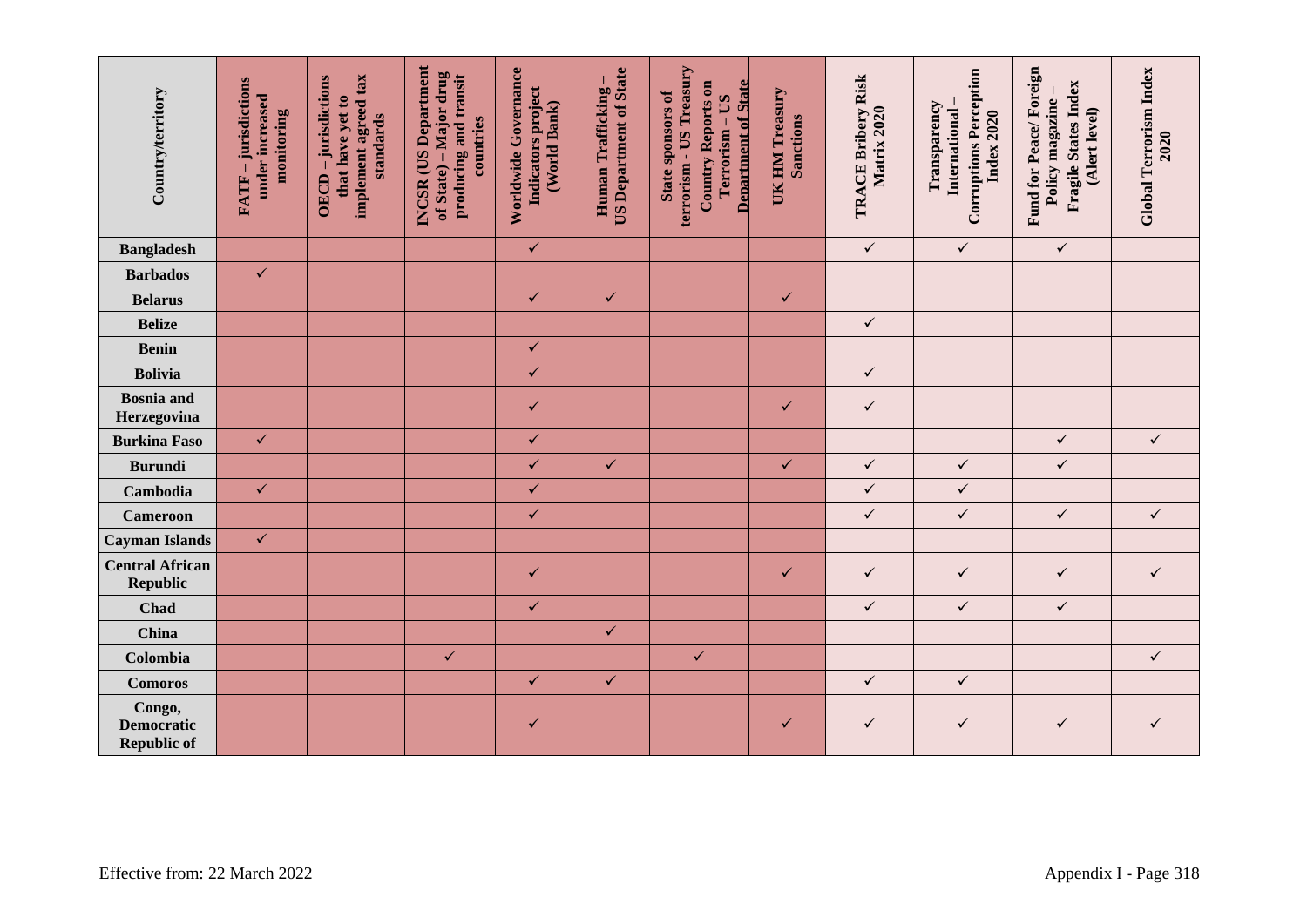| Country/territory              | -jurisdictions<br>under increased<br>monitoring<br>FATF- | implement agreed tax<br>OECD - jurisdictions<br>that have yet to<br>standards | <b>INCSR</b> (US Department<br>of State) – Major drug<br>producing and transit<br>countries | Worldwide Governance<br>Indicators project<br>(World Bank) | <b>US Department of State</b><br>Human Trafficking | terrorism - US Treasury<br><b>Department of State</b><br><b>Country Reports on</b><br><b>State sponsors of</b><br>Terrorism - US | UK HM Treasury<br><b>Sanctions</b> | TRACE Bribery Risk<br>Matrix 2020 | <b>Corruptions Perception</b><br>Transparency<br>International<br><b>Index 2020</b> | Fund for Peace/Foreign<br>Fragile States Index<br>Policy magazine<br>(Alert level) | <b>Global Terrorism Index</b><br>2020 |  |
|--------------------------------|----------------------------------------------------------|-------------------------------------------------------------------------------|---------------------------------------------------------------------------------------------|------------------------------------------------------------|----------------------------------------------------|----------------------------------------------------------------------------------------------------------------------------------|------------------------------------|-----------------------------------|-------------------------------------------------------------------------------------|------------------------------------------------------------------------------------|---------------------------------------|--|
| <b>Congo Republic</b>          |                                                          |                                                                               |                                                                                             | $\checkmark$                                               |                                                    |                                                                                                                                  |                                    | $\checkmark$                      | $\checkmark$                                                                        | $\checkmark$                                                                       |                                       |  |
| <b>Costa Rica</b>              |                                                          |                                                                               | $\checkmark$                                                                                |                                                            |                                                    |                                                                                                                                  |                                    |                                   |                                                                                     |                                                                                    |                                       |  |
| Cote d'Ivoire<br>(Ivory Coast) |                                                          |                                                                               |                                                                                             | ✓                                                          |                                                    |                                                                                                                                  |                                    | $\checkmark$                      |                                                                                     | $\checkmark$                                                                       |                                       |  |
| Cuba                           |                                                          |                                                                               |                                                                                             | $\checkmark$                                               | $\checkmark$                                       | $\checkmark$                                                                                                                     |                                    | $\checkmark$                      |                                                                                     |                                                                                    |                                       |  |
| <b>Djibouti</b>                |                                                          |                                                                               |                                                                                             | $\checkmark$                                               |                                                    |                                                                                                                                  |                                    | $\checkmark$                      | $\checkmark$                                                                        |                                                                                    |                                       |  |
| <b>Dominican</b><br>Republic   |                                                          |                                                                               | ✓                                                                                           |                                                            |                                                    |                                                                                                                                  |                                    |                                   | $\checkmark$                                                                        |                                                                                    |                                       |  |
| Ecuador                        |                                                          |                                                                               | $\checkmark$                                                                                | $\checkmark$                                               |                                                    |                                                                                                                                  |                                    |                                   |                                                                                     |                                                                                    |                                       |  |
| Egypt                          |                                                          |                                                                               |                                                                                             | $\checkmark$                                               |                                                    |                                                                                                                                  | $\checkmark$                       | $\checkmark$                      |                                                                                     | $\checkmark$                                                                       | $\checkmark$                          |  |
| <b>El Salvador</b>             |                                                          |                                                                               | $\checkmark$                                                                                |                                                            |                                                    |                                                                                                                                  |                                    |                                   |                                                                                     |                                                                                    |                                       |  |
| Equatorial<br>Guinea           |                                                          |                                                                               |                                                                                             | $\checkmark$                                               |                                                    |                                                                                                                                  |                                    | $\checkmark$                      | $\checkmark$                                                                        |                                                                                    |                                       |  |
| <b>Eritrea</b>                 |                                                          |                                                                               |                                                                                             | $\checkmark$                                               | $\checkmark$                                       |                                                                                                                                  |                                    | $\checkmark$                      | $\checkmark$                                                                        | $\checkmark$                                                                       |                                       |  |
| Eswatini<br>(Swaziland)        |                                                          |                                                                               |                                                                                             | ✓                                                          |                                                    |                                                                                                                                  |                                    | $\checkmark$                      |                                                                                     |                                                                                    |                                       |  |
| Ethiopia                       |                                                          |                                                                               |                                                                                             | $\checkmark$                                               |                                                    |                                                                                                                                  |                                    | $\checkmark$                      |                                                                                     | $\checkmark$                                                                       |                                       |  |
| Gabon                          |                                                          |                                                                               |                                                                                             | $\checkmark$                                               |                                                    |                                                                                                                                  |                                    | $\checkmark$                      | $\checkmark$                                                                        |                                                                                    |                                       |  |
| Gambia                         |                                                          |                                                                               |                                                                                             | $\checkmark$                                               |                                                    |                                                                                                                                  |                                    |                                   |                                                                                     |                                                                                    |                                       |  |
| <b>Guatemala</b>               |                                                          |                                                                               | $\checkmark$                                                                                | $\checkmark$                                               |                                                    |                                                                                                                                  |                                    | $\checkmark$                      | $\checkmark$                                                                        |                                                                                    |                                       |  |
| Guinea                         |                                                          |                                                                               |                                                                                             | $\checkmark$                                               |                                                    |                                                                                                                                  | $\checkmark$                       | $\checkmark$                      | $\checkmark$                                                                        | $\checkmark$                                                                       |                                       |  |
| <b>Guinea Bissau</b>           |                                                          |                                                                               |                                                                                             | $\checkmark$                                               |                                                    |                                                                                                                                  | $\checkmark$                       | $\checkmark$                      | $\checkmark$                                                                        | $\checkmark$                                                                       |                                       |  |
| Guyana                         |                                                          |                                                                               | $\checkmark$                                                                                |                                                            |                                                    |                                                                                                                                  |                                    |                                   |                                                                                     |                                                                                    |                                       |  |
| Effective from: 22 March 2022  | Appendix I - Page 319                                    |                                                                               |                                                                                             |                                                            |                                                    |                                                                                                                                  |                                    |                                   |                                                                                     |                                                                                    |                                       |  |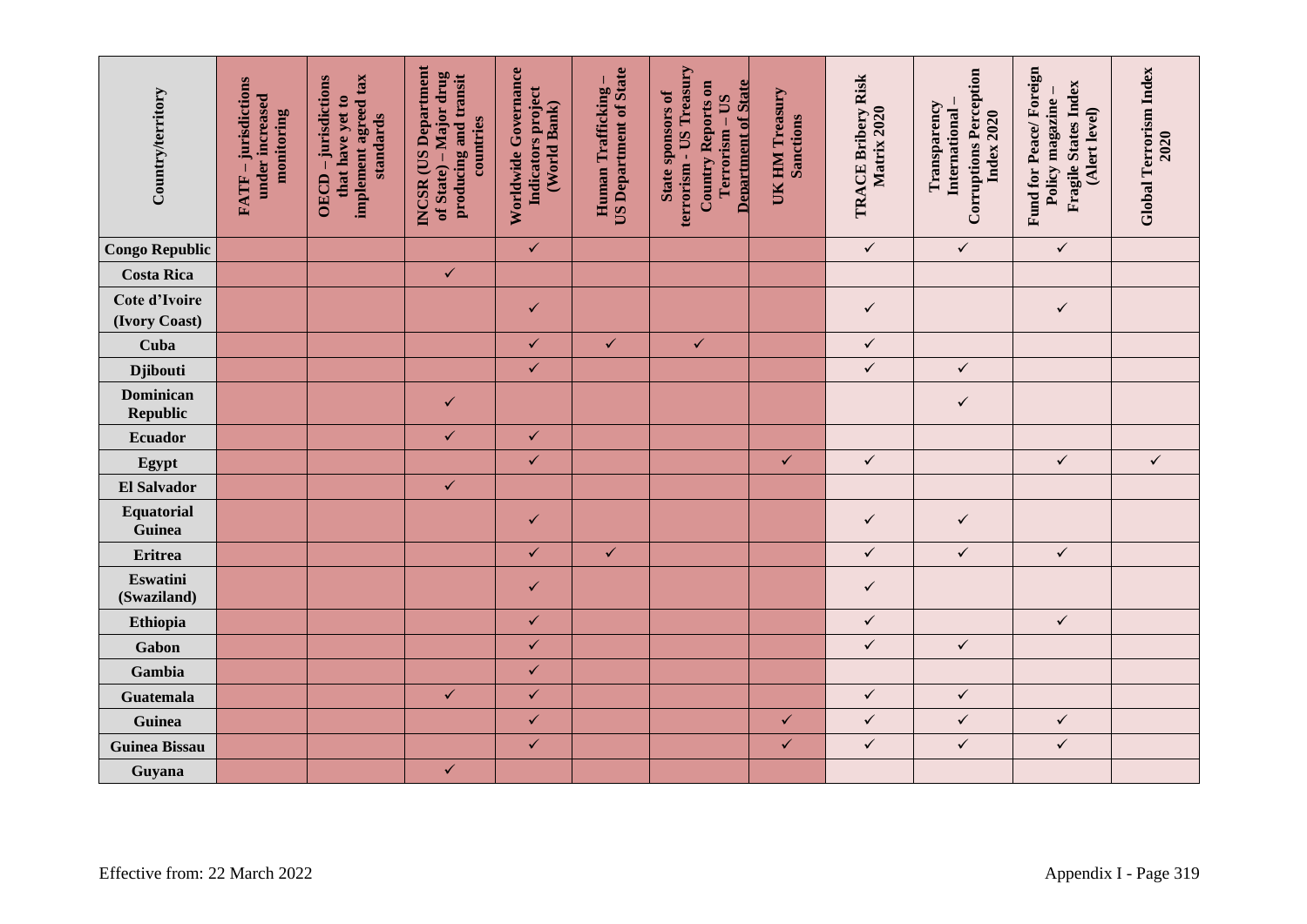| Country/territory                         | FATF - jurisdictions<br>under increased<br>monitoring | implement agreed tax<br>OECD - jurisdictions<br>that have yet to<br>standards | <b>INCSR</b> (US Department<br>of State) – Major drug<br>producing and transit<br>countries | Worldwide Governance<br>Indicators project<br>(World Bank) | <b>US Department of State</b><br>Human Trafficking | terrorism - US Treasury<br><b>Department of State</b><br>Country Reports on<br>State sponsors of<br>Terrorism - US | UK HM Treasury<br><b>Sanctions</b> | TRACE Bribery Risk<br>Matrix 2020 | <b>Corruptions Perception</b><br>Transparency<br>International<br><b>Index 2020</b> | Fund for Peace/Foreign<br>Fragile States Index<br>Policy magazine<br>(Alert level) | Global Terrorism Index<br>2020 |
|-------------------------------------------|-------------------------------------------------------|-------------------------------------------------------------------------------|---------------------------------------------------------------------------------------------|------------------------------------------------------------|----------------------------------------------------|--------------------------------------------------------------------------------------------------------------------|------------------------------------|-----------------------------------|-------------------------------------------------------------------------------------|------------------------------------------------------------------------------------|--------------------------------|
| Haiti                                     | $\checkmark$                                          |                                                                               |                                                                                             | $\checkmark$                                               |                                                    |                                                                                                                    |                                    | $\checkmark$                      | $\checkmark$                                                                        | $\checkmark$                                                                       |                                |
| <b>Honduras</b>                           |                                                       |                                                                               | $\checkmark$                                                                                | $\checkmark$                                               |                                                    |                                                                                                                    |                                    | $\checkmark$                      | $\checkmark$                                                                        |                                                                                    |                                |
| India                                     |                                                       |                                                                               |                                                                                             |                                                            |                                                    |                                                                                                                    |                                    |                                   |                                                                                     |                                                                                    | $\checkmark$                   |
| Iraq                                      |                                                       |                                                                               |                                                                                             | $\checkmark$                                               |                                                    | $\checkmark$                                                                                                       | $\checkmark$                       | $\checkmark$                      | $\checkmark$                                                                        | $\checkmark$                                                                       | $\checkmark$                   |
| Jamaica                                   | $\checkmark$                                          |                                                                               |                                                                                             |                                                            |                                                    |                                                                                                                    |                                    |                                   |                                                                                     |                                                                                    |                                |
| Jordan                                    | $\checkmark$                                          |                                                                               |                                                                                             |                                                            |                                                    |                                                                                                                    |                                    |                                   |                                                                                     |                                                                                    |                                |
| Kenya                                     |                                                       |                                                                               | $\checkmark$                                                                                | $\checkmark$                                               |                                                    |                                                                                                                    |                                    |                                   |                                                                                     | $\checkmark$                                                                       |                                |
| Kiribati                                  |                                                       |                                                                               |                                                                                             |                                                            |                                                    |                                                                                                                    |                                    | $\checkmark$                      |                                                                                     |                                                                                    |                                |
| Kosovo                                    |                                                       |                                                                               |                                                                                             | $\checkmark$                                               |                                                    |                                                                                                                    |                                    |                                   |                                                                                     |                                                                                    |                                |
| Kyrgyz<br><b>Republic</b><br>(Kyrgyzstan) |                                                       |                                                                               |                                                                                             | ✓                                                          |                                                    |                                                                                                                    |                                    | $\checkmark$                      |                                                                                     |                                                                                    |                                |
| Lao PDR <sup>1</sup>                      |                                                       |                                                                               |                                                                                             | $\checkmark$                                               |                                                    |                                                                                                                    |                                    | $\checkmark$                      | $\checkmark$                                                                        |                                                                                    |                                |
| Lebanon                                   |                                                       |                                                                               |                                                                                             | $\checkmark$                                               |                                                    | $\checkmark$                                                                                                       | $\checkmark$                       | $\checkmark$                      | $\checkmark$                                                                        | $\checkmark$                                                                       |                                |
| Lesotho                                   |                                                       |                                                                               |                                                                                             | $\checkmark$                                               | $\checkmark$                                       |                                                                                                                    |                                    |                                   |                                                                                     |                                                                                    |                                |
| Liberia                                   |                                                       |                                                                               |                                                                                             | $\checkmark$                                               |                                                    |                                                                                                                    |                                    | $\checkmark$                      | $\checkmark$                                                                        | $\checkmark$                                                                       |                                |
| Libya                                     |                                                       |                                                                               |                                                                                             | $\checkmark$                                               | $\checkmark$                                       | $\checkmark$                                                                                                       | $\checkmark$                       | $\checkmark$                      | $\checkmark$                                                                        | $\checkmark$                                                                       | $\checkmark$                   |
| Madagascar                                |                                                       |                                                                               |                                                                                             | $\checkmark$                                               |                                                    |                                                                                                                    |                                    | $\checkmark$                      | $\checkmark$                                                                        |                                                                                    |                                |
| Malawi                                    |                                                       |                                                                               |                                                                                             | $\checkmark$                                               |                                                    |                                                                                                                    |                                    | $\checkmark$                      | $\checkmark$                                                                        |                                                                                    |                                |
| 1<br>Effective from: 22 March 2022        | Lao PDR called Laos in earlier years.                 |                                                                               |                                                                                             |                                                            |                                                    |                                                                                                                    |                                    |                                   |                                                                                     |                                                                                    | Appendix I - Page 320          |

<sup>1</sup> Lao PDR called Laos in earlier years.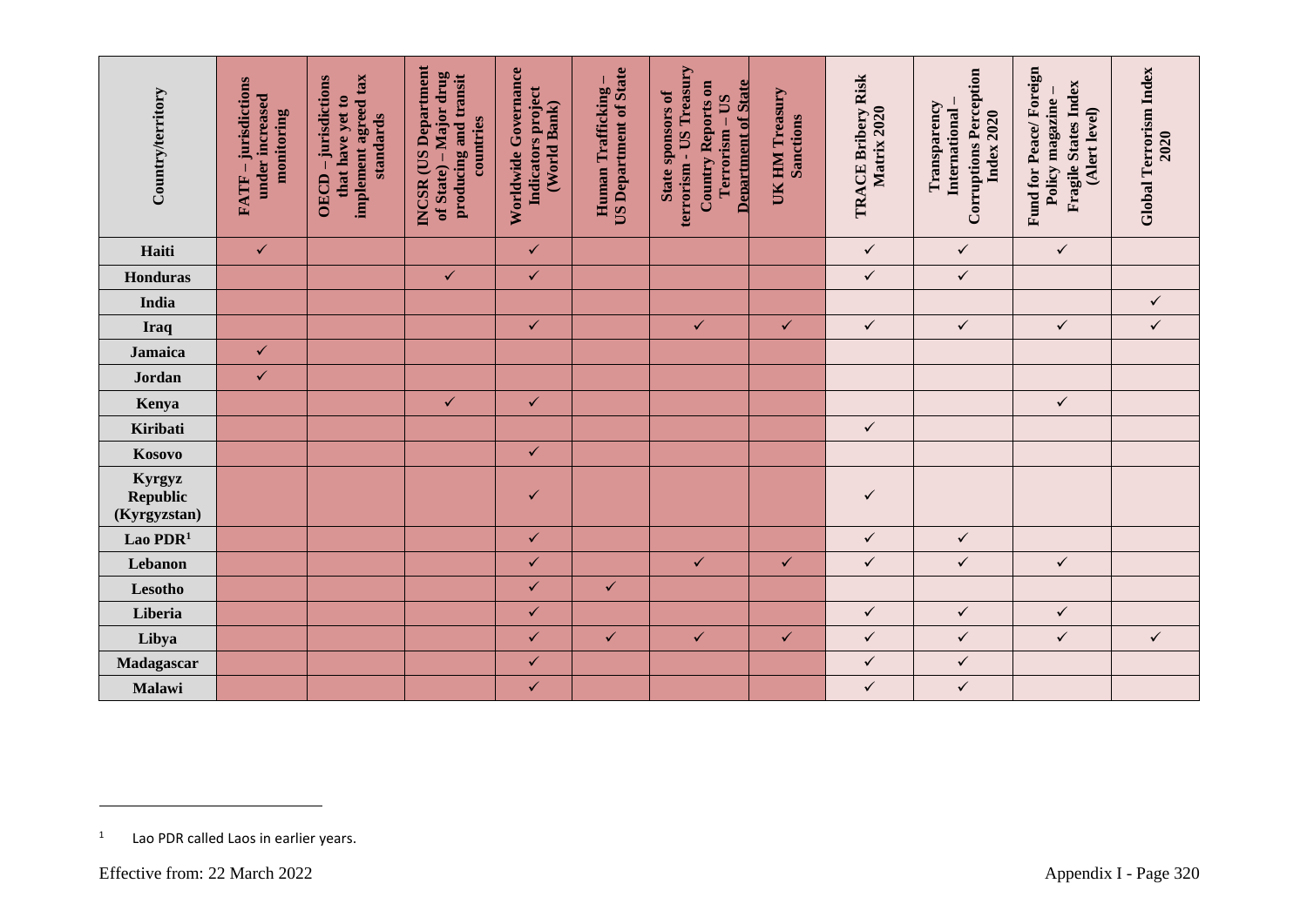| Country/territory          | FATF-jurisdictions<br>under increased<br>monitoring    | implement agreed tax<br>OECD-jurisdictions<br>that have yet to<br>standards | <b>INCSR</b> (US Department<br>of State) – Major drug<br>producing and transit<br>countries | Worldwide Governance<br>Indicators project<br>(World Bank) | <b>US Department of State</b><br>Human Trafficking | terrorism - US Treasury<br><b>Department of State</b><br><b>Country Reports on</b><br><b>State sponsors of</b><br>Terrorism - US | UK HM Treasury<br><b>Sanctions</b> | TRACE Bribery Risk<br>Matrix 2020 | <b>Corruptions Perception</b><br>Transparency<br>International<br><b>Index 2020</b> | Fund for Peace/Foreign<br>Fragile States Index<br>Policy magazine -<br>(Alert level) | Global Terrorism Index<br>2020 |  |
|----------------------------|--------------------------------------------------------|-----------------------------------------------------------------------------|---------------------------------------------------------------------------------------------|------------------------------------------------------------|----------------------------------------------------|----------------------------------------------------------------------------------------------------------------------------------|------------------------------------|-----------------------------------|-------------------------------------------------------------------------------------|--------------------------------------------------------------------------------------|--------------------------------|--|
| Mali                       | $\checkmark$                                           |                                                                             |                                                                                             | $\checkmark$                                               |                                                    |                                                                                                                                  | $\checkmark$                       | $\checkmark$                      | $\checkmark$                                                                        | $\checkmark$                                                                         | $\checkmark$                   |  |
| Malta                      | $\checkmark$                                           |                                                                             |                                                                                             |                                                            |                                                    |                                                                                                                                  |                                    |                                   |                                                                                     |                                                                                      |                                |  |
| Mauritania                 |                                                        |                                                                             |                                                                                             | $\checkmark$                                               |                                                    |                                                                                                                                  |                                    | $\checkmark$                      | $\checkmark$                                                                        | $\checkmark$                                                                         |                                |  |
| <b>Mexico</b>              |                                                        |                                                                             | $\checkmark$                                                                                | $\checkmark$                                               |                                                    |                                                                                                                                  |                                    |                                   |                                                                                     |                                                                                      |                                |  |
| Moldova                    |                                                        |                                                                             |                                                                                             | $\checkmark$                                               |                                                    |                                                                                                                                  |                                    |                                   |                                                                                     |                                                                                      |                                |  |
| Morocco                    | $\checkmark$                                           |                                                                             |                                                                                             |                                                            |                                                    |                                                                                                                                  |                                    |                                   |                                                                                     |                                                                                      |                                |  |
| Mozambique                 |                                                        |                                                                             |                                                                                             | $\checkmark$                                               |                                                    |                                                                                                                                  |                                    | $\checkmark$                      | $\checkmark$                                                                        | $\checkmark$                                                                         | $\checkmark$                   |  |
| <b>Myanmar</b><br>(Burma)  | $\checkmark$                                           |                                                                             |                                                                                             | ✓                                                          | $\checkmark$                                       |                                                                                                                                  | $\checkmark$                       | $\checkmark$                      | $\checkmark$                                                                        | $\checkmark$                                                                         |                                |  |
| <b>Nepal</b>               |                                                        |                                                                             |                                                                                             | $\checkmark$                                               |                                                    |                                                                                                                                  |                                    |                                   |                                                                                     |                                                                                      |                                |  |
| Nicaragua                  | $\checkmark$                                           |                                                                             |                                                                                             | $\checkmark$                                               | $\checkmark$                                       |                                                                                                                                  | $\checkmark$                       | $\checkmark$                      | $\checkmark$                                                                        |                                                                                      |                                |  |
| <b>Niger</b>               |                                                        |                                                                             |                                                                                             | $\checkmark$                                               |                                                    |                                                                                                                                  |                                    | $\checkmark$                      |                                                                                     | $\checkmark$                                                                         |                                |  |
| Nigeria                    |                                                        |                                                                             | $\checkmark$                                                                                | $\checkmark$                                               |                                                    |                                                                                                                                  |                                    | $\checkmark$                      | $\checkmark$                                                                        | $\checkmark$                                                                         | $\checkmark$                   |  |
| Pakistan                   | $\checkmark$                                           |                                                                             | $\checkmark$                                                                                | $\checkmark$                                               |                                                    | $\checkmark$                                                                                                                     |                                    | $\checkmark$                      |                                                                                     | $\checkmark$                                                                         | $\checkmark$                   |  |
| Panama                     | $\checkmark$                                           |                                                                             | $\checkmark$                                                                                |                                                            |                                                    |                                                                                                                                  |                                    |                                   |                                                                                     |                                                                                      |                                |  |
| <b>Papua New</b><br>Guinea |                                                        |                                                                             |                                                                                             | $\checkmark$                                               | $\checkmark$                                       |                                                                                                                                  |                                    | $\checkmark$                      | $\checkmark$                                                                        |                                                                                      |                                |  |
| Paraguay                   |                                                        |                                                                             | $\checkmark$                                                                                | $\checkmark$                                               |                                                    |                                                                                                                                  |                                    |                                   | $\checkmark$                                                                        |                                                                                      |                                |  |
| Peru                       |                                                        |                                                                             | $\checkmark$                                                                                |                                                            |                                                    |                                                                                                                                  |                                    |                                   |                                                                                     |                                                                                      |                                |  |
| <b>Philippines</b>         | $\checkmark$                                           |                                                                             | $\checkmark$                                                                                | $\checkmark$                                               |                                                    |                                                                                                                                  |                                    |                                   |                                                                                     |                                                                                      | $\checkmark$                   |  |
| <b>Russia</b>              |                                                        |                                                                             | $\checkmark$                                                                                | $\checkmark$                                               | $\checkmark$                                       |                                                                                                                                  | $\checkmark$                       |                                   | $\checkmark$                                                                        |                                                                                      |                                |  |
| Rwanda                     |                                                        |                                                                             |                                                                                             |                                                            |                                                    |                                                                                                                                  |                                    |                                   |                                                                                     | $\checkmark$                                                                         |                                |  |
|                            | Effective from: 22 March 2022<br>Appendix I - Page 321 |                                                                             |                                                                                             |                                                            |                                                    |                                                                                                                                  |                                    |                                   |                                                                                     |                                                                                      |                                |  |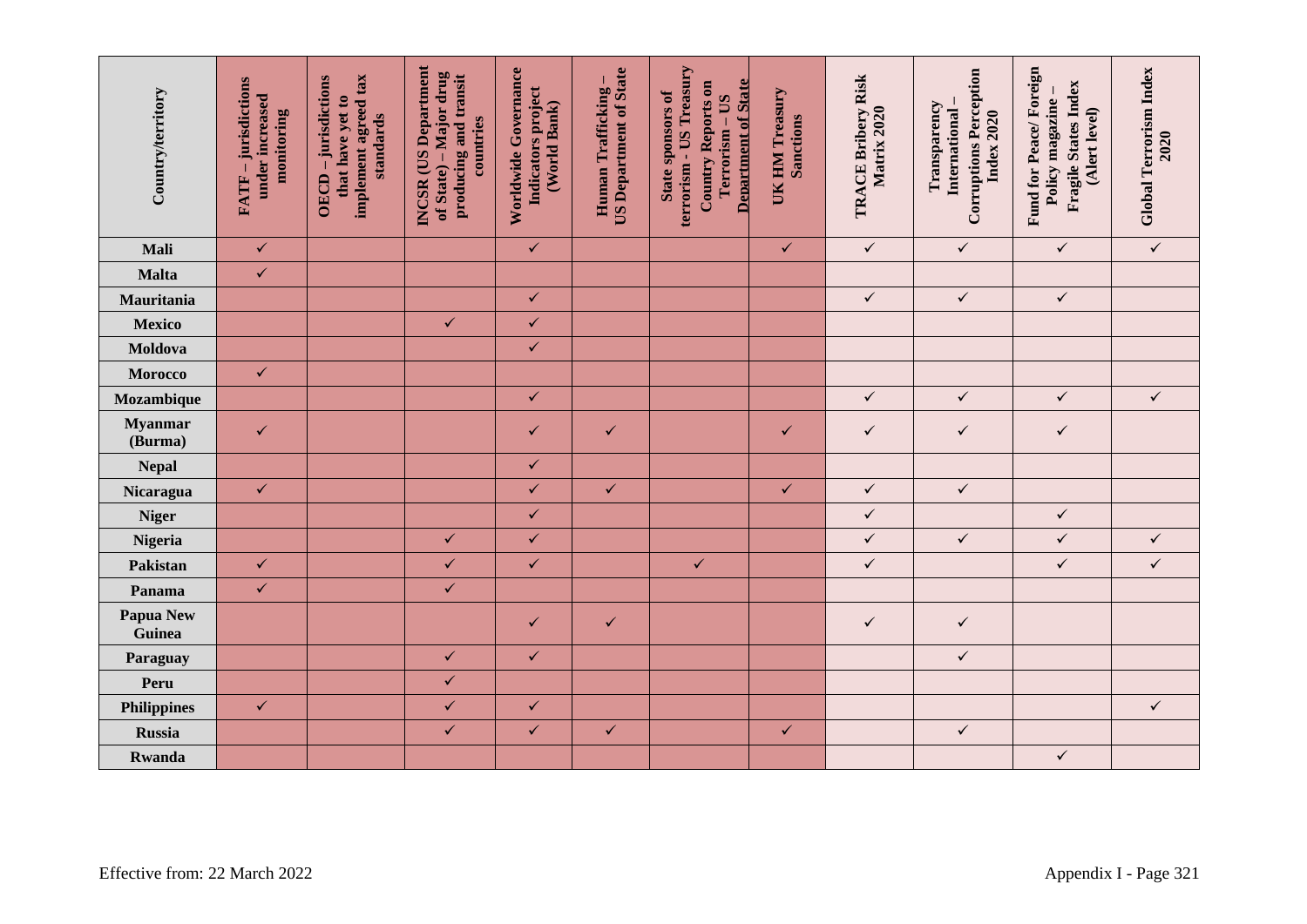| Country/territory                     | FATF – jurisdictions<br>under increased<br>monitoring  | implement agreed tax<br>OECD-jurisdictions<br>that have yet to<br>standards | <b>INCSR</b> (US Department<br>of State) – Major drug<br>producing and transit<br>countries | Worldwide Governance<br>Indicators project<br>(World Bank) | <b>US Department of State</b><br>Human Trafficking | terrorism - US Treasury<br><b>Department of State</b><br><b>Country Reports on</b><br>State sponsors of<br>Terrorism - US | UK HM Treasury<br><b>Sanctions</b> | TRACE Bribery Risk<br>Matrix 2020 | <b>Corruptions Perception</b><br>Transparency<br>International<br><b>Index 2020</b> | Fund for Peace/Foreign<br>Fragile States Index<br>Policy magazine -<br>(Alert level) | Global Terrorism Index<br>2020 |  |
|---------------------------------------|--------------------------------------------------------|-----------------------------------------------------------------------------|---------------------------------------------------------------------------------------------|------------------------------------------------------------|----------------------------------------------------|---------------------------------------------------------------------------------------------------------------------------|------------------------------------|-----------------------------------|-------------------------------------------------------------------------------------|--------------------------------------------------------------------------------------|--------------------------------|--|
| <b>Senegal</b>                        | $\checkmark$                                           |                                                                             |                                                                                             |                                                            |                                                    |                                                                                                                           |                                    |                                   |                                                                                     |                                                                                      |                                |  |
| <b>Sierra Leone</b>                   |                                                        |                                                                             |                                                                                             | $\checkmark$                                               |                                                    |                                                                                                                           |                                    | $\checkmark$                      |                                                                                     |                                                                                      |                                |  |
| <b>Sint Maartin</b>                   |                                                        | $\checkmark$                                                                |                                                                                             |                                                            |                                                    |                                                                                                                           |                                    |                                   |                                                                                     |                                                                                      |                                |  |
| Somalia                               |                                                        |                                                                             |                                                                                             | $\checkmark$                                               | $\checkmark$                                       | $\checkmark$                                                                                                              | $\checkmark$                       | $\checkmark$                      | $\checkmark$                                                                        | $\checkmark$                                                                         | $\checkmark$                   |  |
| <b>South Sudan</b>                    | $\checkmark$                                           |                                                                             |                                                                                             | $\checkmark$                                               | $\checkmark$                                       |                                                                                                                           | $\checkmark$                       | $\checkmark$                      | $\checkmark$                                                                        | $\checkmark$                                                                         |                                |  |
| Sri Lanka                             |                                                        |                                                                             |                                                                                             |                                                            |                                                    |                                                                                                                           |                                    |                                   |                                                                                     |                                                                                      | $\checkmark$                   |  |
| Sudan                                 |                                                        |                                                                             |                                                                                             | $\checkmark$                                               |                                                    | $\checkmark$                                                                                                              | $\checkmark$                       | $\checkmark$                      | $\checkmark$                                                                        | $\checkmark$                                                                         |                                |  |
| Syria                                 | $\checkmark$                                           |                                                                             |                                                                                             | $\checkmark$                                               | $\checkmark$                                       | $\checkmark$                                                                                                              | $\checkmark$                       | $\checkmark$                      | $\checkmark$                                                                        | $\checkmark$                                                                         | $\checkmark$                   |  |
| Tajikistan                            |                                                        |                                                                             |                                                                                             | $\checkmark$                                               |                                                    |                                                                                                                           |                                    | $\checkmark$                      | $\checkmark$                                                                        |                                                                                      |                                |  |
| Tanzania                              |                                                        |                                                                             |                                                                                             | $\checkmark$                                               |                                                    |                                                                                                                           |                                    |                                   |                                                                                     |                                                                                      |                                |  |
| <b>Timor-Leste</b><br>(East Timor)    |                                                        |                                                                             |                                                                                             | ✓                                                          |                                                    |                                                                                                                           |                                    |                                   |                                                                                     |                                                                                      |                                |  |
| <b>Togo</b>                           |                                                        |                                                                             |                                                                                             | $\checkmark$                                               |                                                    |                                                                                                                           |                                    | $\checkmark$                      | $\checkmark$                                                                        | $\checkmark$                                                                         |                                |  |
| Trinidad &<br><b>Tobago</b>           |                                                        | $\checkmark$                                                                |                                                                                             |                                                            |                                                    |                                                                                                                           |                                    |                                   |                                                                                     |                                                                                      |                                |  |
| Tunisia                               |                                                        |                                                                             |                                                                                             |                                                            |                                                    |                                                                                                                           | $\checkmark$                       |                                   |                                                                                     |                                                                                      |                                |  |
| <b>Turkey</b>                         | $\checkmark$                                           |                                                                             |                                                                                             | $\checkmark$                                               |                                                    |                                                                                                                           | $\checkmark$                       |                                   |                                                                                     |                                                                                      | $\checkmark$                   |  |
| <b>Turkmenistan</b>                   |                                                        |                                                                             |                                                                                             | $\checkmark$                                               | $\checkmark$                                       |                                                                                                                           |                                    | $\checkmark$                      | $\checkmark$                                                                        |                                                                                      |                                |  |
| <b>Uganda</b>                         | $\checkmark$                                           |                                                                             |                                                                                             | $\checkmark$                                               |                                                    |                                                                                                                           |                                    | $\checkmark$                      | $\checkmark$                                                                        | $\checkmark$                                                                         |                                |  |
| <b>Ukraine</b>                        |                                                        |                                                                             |                                                                                             | $\checkmark$                                               |                                                    |                                                                                                                           | $\checkmark$                       |                                   |                                                                                     |                                                                                      |                                |  |
| Uzbekistan                            |                                                        |                                                                             |                                                                                             | $\checkmark$                                               |                                                    |                                                                                                                           |                                    | $\checkmark$                      | $\checkmark$                                                                        |                                                                                      |                                |  |
| <b>United Arab</b><br><b>Emirates</b> | ✓                                                      |                                                                             |                                                                                             |                                                            |                                                    |                                                                                                                           |                                    |                                   |                                                                                     |                                                                                      |                                |  |
|                                       | Effective from: 22 March 2022<br>Appendix I - Page 322 |                                                                             |                                                                                             |                                                            |                                                    |                                                                                                                           |                                    |                                   |                                                                                     |                                                                                      |                                |  |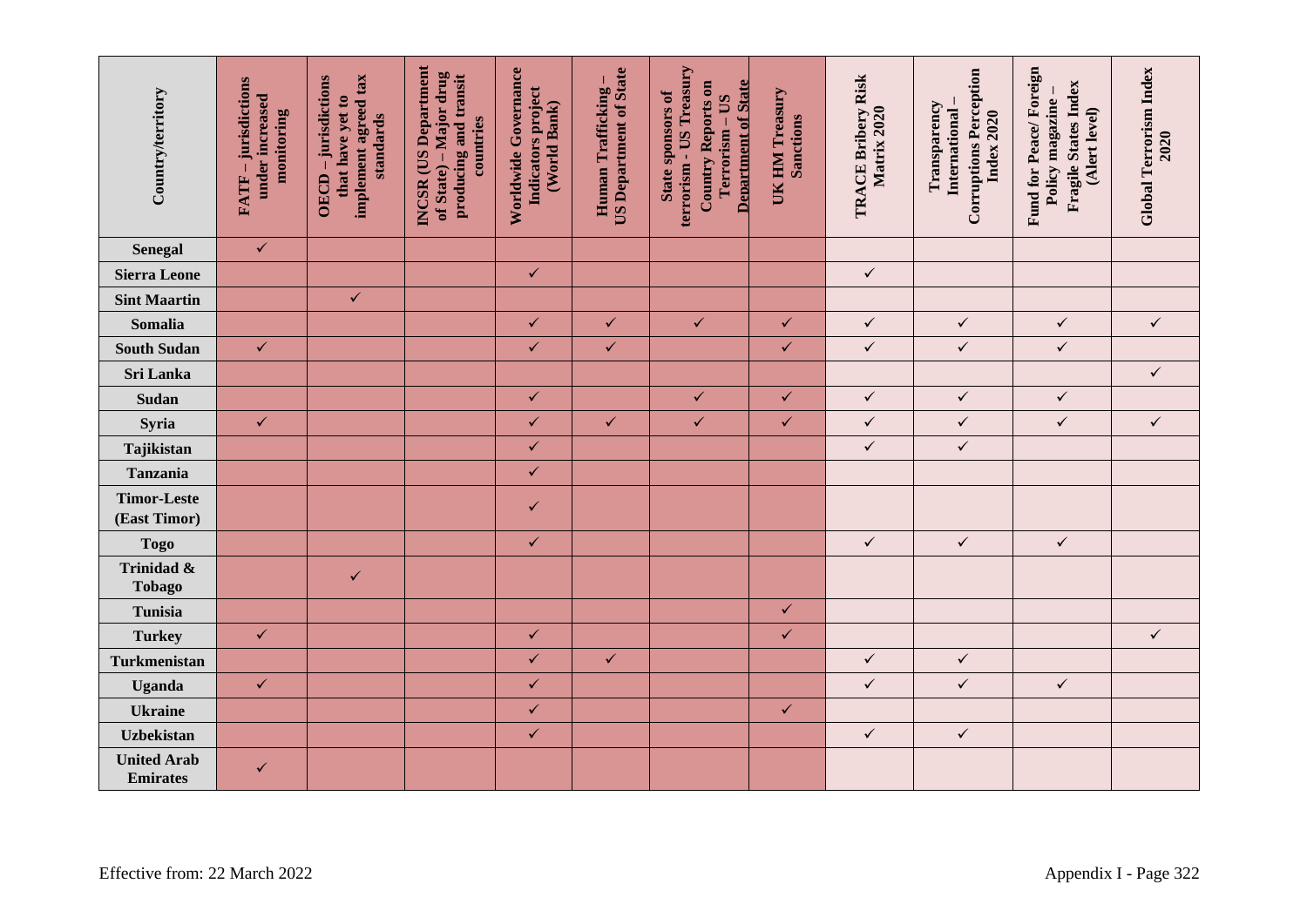| Country/territory                             | -jurisdictions<br>under increased<br>monitoring<br><b>FATF</b> | implement agreed tax<br>OECD - jurisdictions<br>that have yet to<br>standards | <b>INCSR</b> (US Department<br>of State) – Major drug<br>producing and transit<br>countries | Worldwide Governance<br>Indicators project<br>(World Bank) | <b>US Department of State</b><br>Human Trafficking | terrorism - US Treasury<br><b>Department of State</b><br>Country Reports on<br>State sponsors of<br>Terrorism - US | UK HM Treasury<br><b>Sanctions</b> | TRACE Bribery Risk<br>Matrix 2020 | <b>Corruptions Perception</b><br>Transparency<br>International<br>Index 2020 | Fund for Peace/Foreign<br><b>Fragile States Index</b><br>Policy magazine-<br>(Alert level) | Global Terrorism Index<br>2020 |
|-----------------------------------------------|----------------------------------------------------------------|-------------------------------------------------------------------------------|---------------------------------------------------------------------------------------------|------------------------------------------------------------|----------------------------------------------------|--------------------------------------------------------------------------------------------------------------------|------------------------------------|-----------------------------------|------------------------------------------------------------------------------|--------------------------------------------------------------------------------------------|--------------------------------|
| <b>Venezuela</b>                              |                                                                |                                                                               | $\checkmark$                                                                                | $\checkmark$                                               | $\checkmark$                                       | $\checkmark$                                                                                                       | $\checkmark$                       | $\checkmark$                      | $\checkmark$                                                                 | $\checkmark$                                                                               |                                |
| <b>Vietnam</b>                                |                                                                |                                                                               | $\checkmark$                                                                                |                                                            |                                                    |                                                                                                                    |                                    | $\checkmark$                      |                                                                              |                                                                                            |                                |
| Yemen                                         | $\checkmark$                                                   |                                                                               |                                                                                             | $\checkmark$                                               | $\checkmark$                                       | $\checkmark$                                                                                                       | $\checkmark$                       | $\checkmark$                      | $\checkmark$                                                                 | $\checkmark$                                                                               | $\checkmark$                   |
| Zambia                                        |                                                                |                                                                               |                                                                                             | $\checkmark$                                               |                                                    |                                                                                                                    |                                    | $\checkmark$                      |                                                                              | $\checkmark$                                                                               |                                |
| Zimbabwe                                      |                                                                |                                                                               |                                                                                             | ✓                                                          |                                                    |                                                                                                                    | $\checkmark$                       | $\checkmark$                      | $\checkmark$                                                                 | $\checkmark$                                                                               |                                |
| <b>North Sinai</b>                            |                                                                |                                                                               |                                                                                             |                                                            |                                                    | $\checkmark$                                                                                                       |                                    |                                   |                                                                              |                                                                                            |                                |
| The Lake Chad<br><b>Region</b>                |                                                                |                                                                               |                                                                                             |                                                            |                                                    | ✓                                                                                                                  |                                    |                                   |                                                                              |                                                                                            |                                |
| <b>The Trans-</b><br><b>Sahara</b>            |                                                                |                                                                               |                                                                                             |                                                            |                                                    | $\checkmark$                                                                                                       |                                    |                                   |                                                                              |                                                                                            |                                |
| <b>The Southern</b><br><b>Philippines</b>     |                                                                |                                                                               |                                                                                             |                                                            |                                                    | $\checkmark$                                                                                                       |                                    |                                   |                                                                              |                                                                                            |                                |
| The Sulu/<br><b>Sulawesi Seas</b><br>Littoral |                                                                |                                                                               |                                                                                             |                                                            |                                                    | ✓                                                                                                                  |                                    |                                   |                                                                              |                                                                                            |                                |
| <b>West Bank and</b><br>Gaza                  |                                                                |                                                                               |                                                                                             | $\checkmark$                                               |                                                    |                                                                                                                    |                                    |                                   |                                                                              |                                                                                            |                                |
| Effective from: 22 March 2022                 |                                                                |                                                                               |                                                                                             |                                                            |                                                    |                                                                                                                    |                                    |                                   |                                                                              |                                                                                            | Appendix I - Page 323          |